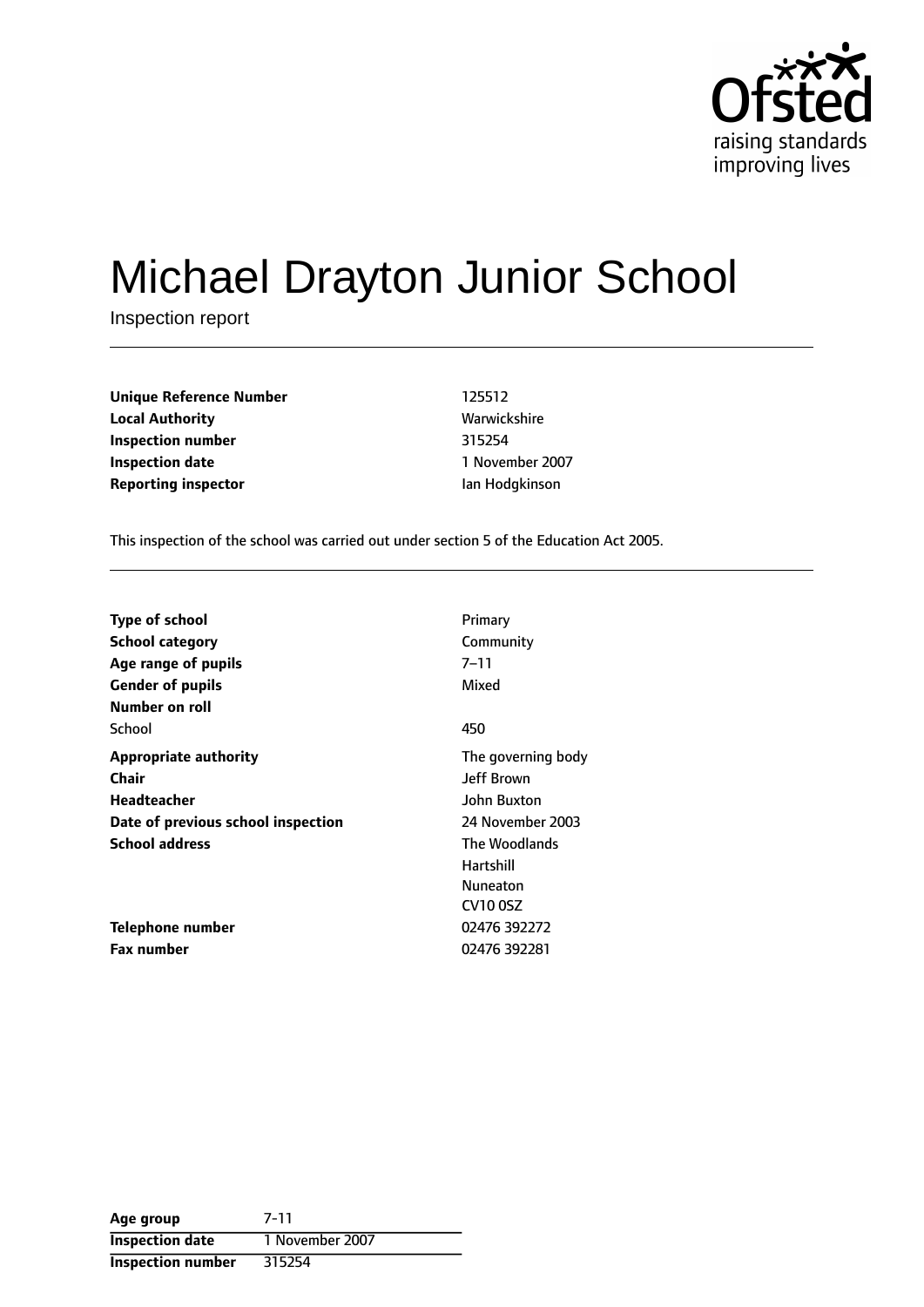.

© Crown copyright 2007

#### Website: www.ofsted.gov.uk

This document may be reproduced in whole or in part for non-commercial educational purposes, provided that the information quoted is reproduced without adaptation and the source and date of publication are stated.

Further copies of this report are obtainable from the school. Under the Education Act 2005, the school must provide a copy of this report free of charge to certain categories of people. A charge not exceeding the full cost of reproduction may be made for any other copies supplied.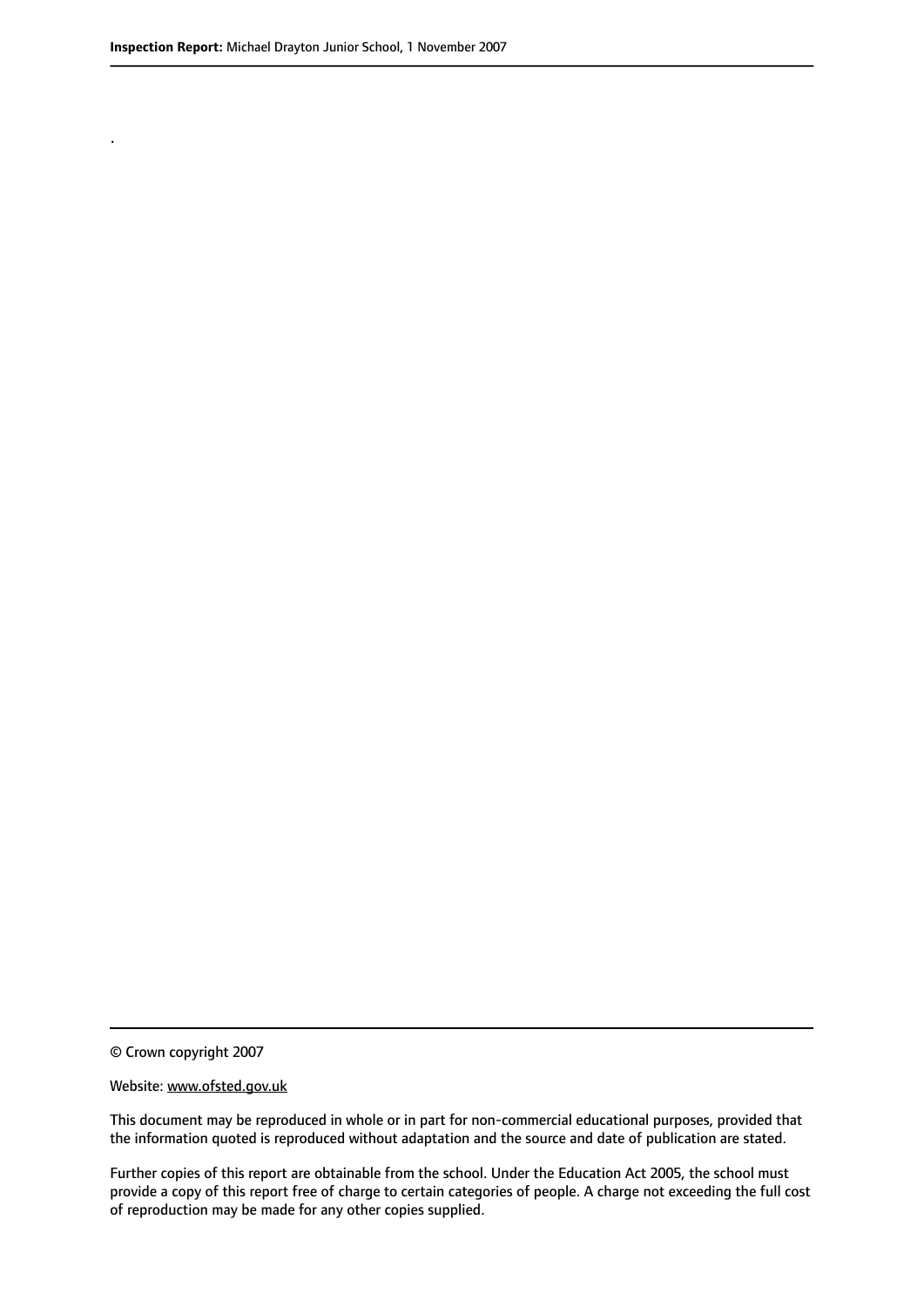# **Introduction**

The inspection was carried out by one Additional Inspector. The inspector evaluated the overall effectiveness of the school and investigated the following issues: pupils'standards and progress in their work, the monitoring of and support for pupils with English as an additional language, pupils' personal development, and pupils' attendance. Evidence was gathered through discussion with school senior leaders, subject leaders, the chair of governors, parents, pupils and representatives of the school council; together with visits to lessons, scrutiny of pupils' work, and analysis of school records and planning documents. Parents' questionnaire responses were also analysed. Other aspects of the school's work were not investigated in detail, but the inspector found no evidence to suggest that the school's own assessments, as given in its self-evaluation, were not justified, and these have been included where appropriate in this report.

# **Description of the school**

This very large school serves a former mining area in North Warwickshire, although many pupils travel from much further afield. Numbers on roll have declined significantly in the last year and are set to fall further in line with local demographic factors. There are very few pupils from minority ethnic heritages, but otherwise pupils are drawn from a wide range of social and economic backgrounds. The proportion of pupils entitled to a free school meal is higher than in most schools, as is the proportion of pupils with learning difficulties and/or disabilities. Pupils join the school in Year 3 with attainment in line with national averages.

# **Key for inspection grades**

| Grade 1 | Outstanding  |
|---------|--------------|
| Grade 2 | Good         |
| Grade 3 | Satisfactory |
| Grade 4 | Inadequate   |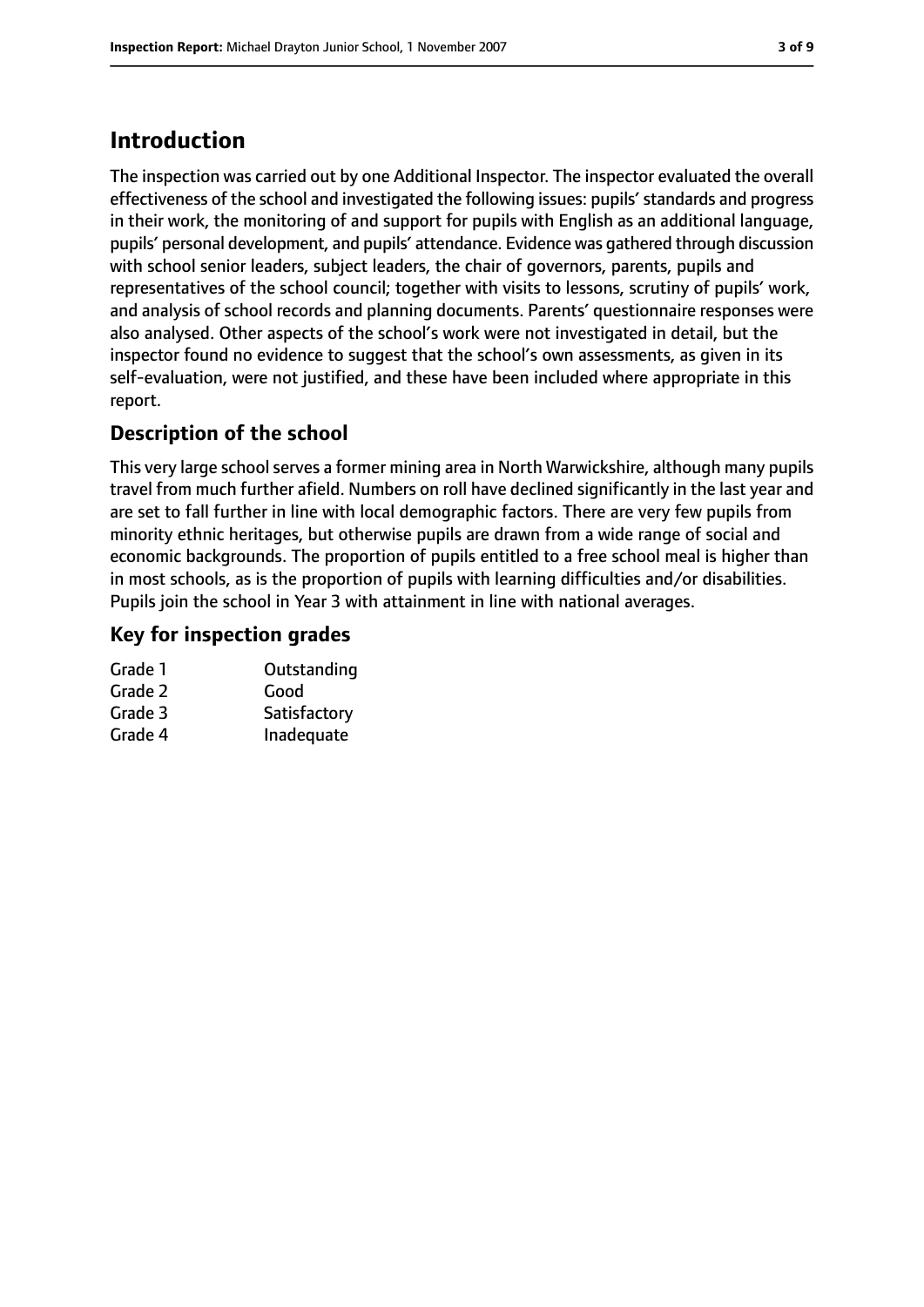# **Overall effectiveness of the school**

#### **Grade: 2**

This is a good school, with several outstanding features. The beaming smiles and eager enthusiasm on the faces of children arriving for school in the morning reveal just how much they enjoy their education. There is a striking maturity in pupils' relaxed conversations with visitors, and a ready courtesy in their volunteering of help or holding open of doors for adults and each other. Their excellent behaviour contributes significantly to their good learning in lessons, as they listen carefully to instructions and readily engage in tasks they have been set. Pupils themselves acknowledge how well teachers manage their classes, by making their lessons fun, by varying activities, and by adjusting grouping arrangements to ensure that work is well matched to pupils' capabilities. Pupils feel very safe in the school, and they and their parents express a good deal of confidence in staff to resolve any concerns and anxieties. The quality of pastoral care is high, and requirements for safeguarding the well-being of pupils are fully met. Pupils' attendance is satisfactory overall. The school works very hard to support and promote the benefits of good attendance, but still too many pupils are taken away for holidays during term time, which adversely affects their progress.

Pupils' outstanding personal development is further supported by the exceptional breadth of activities offered through the curricular and extra-curricular programmes. The school makes very good use of its large size, extensive grounds, good links with partner schools and the expertise and enthusiasm of its staff to secure a high degree of participation in a wide range ofsport and physical activity. 'Healthy School'status has been attained and pupils demonstrate a high level of awareness of how to live and eat healthily. Pupils' excellent spiritual, moral, social and cultural development is supported by the many opportunities given to them to work in teams and to show initiative and leadership. They make extensive contributions to the life and work of the school and their local community. The most obvious manifestation of this is in the work of the active and articulate school council, which is consulted on a very wide range of key school developments, such as healthy eating and the potential of the school to become an 'Eco-school'. Adults with responsibilities in these areas, such as representatives from the local authority, come in to speak directly to the school council on such matters, so that councillors are well informed and develop a good deal of confidence. On a less formal level, pupils show themselves well able to organise clubs and playground activities. Pupils' cultural development is strongly promoted by a well-resourced curriculum and specialist teaching for music, which supports a good level of participation in musical activities and instrumental tuition. While most pupils are from a White British background, they show a good level of awareness of the diversity of faiths and cultures in modern Britain.

Standards have risen since the last inspection and are now above average, particularly at the higher level of attainment (Level 5). While this partly reflects pupils' stronger attainment on joining the school, it also reflects the good progress that pupils make. Pupils achieve well. Standards of writing have improved strongly over the last two years. Pupils are given clear targets to improve the technical precision of their writing. Links between subjects and to numerous off-site visits stimulate pupils to write effectively in a range of styles and for a variety of purposes. Pupils' attainment in mathematics has been marginally higher than that in English since the last inspection, but the school's targets for attainment in mathematics in Year 6 national tests were missed in 2007 because a small minority of pupils underachieved. The school has now strengthened its tracking and monitoring of pupils' progress in mathematics, and this has revealed slower progress than expected for a small minority of pupils in Years 3, 4, and 5.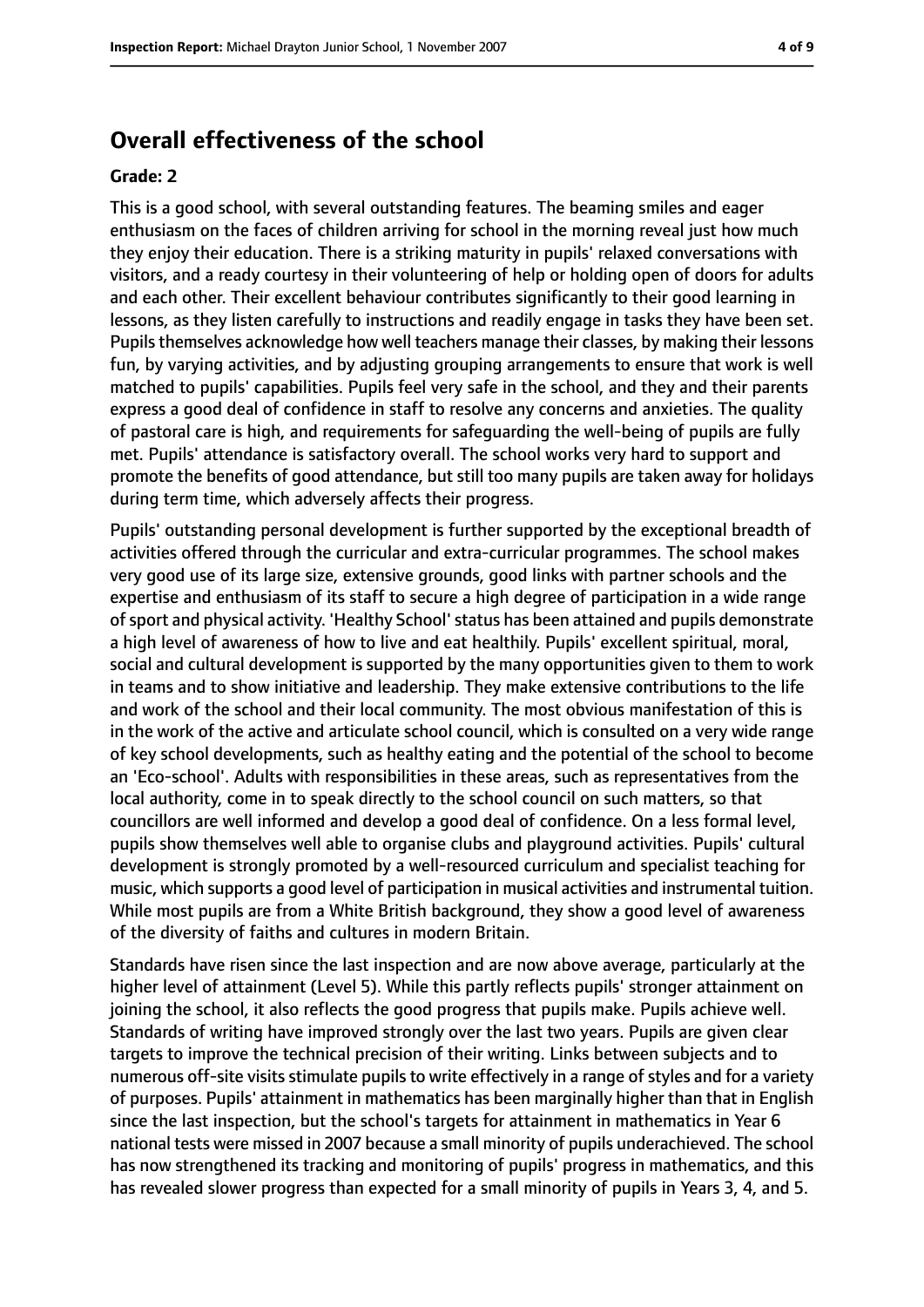Additional support and intervention has now been set in place to boost progress for these pupils. While academic guidance and support for pupils are generally good, the full effect of these additional measures has yet to be felt. Pupils with learning difficulties and/or disabilities are very well supported to make good progress, through early diagnosis of their needs and effective in-class support from teachers and teaching assistants. One parent reflected the views of others when she wrote that the school 'went above and beyond to get the help needed' for her child with a statement of special educational needs. The few pupils with English as an additional language also generally make good progress, and staff receive good advice and support on how to meet their needs.

Pupils use information and communication technology (ICT) very well to support their learning. As a lead school for ICT within the local authority, the school is very well resourced and teachers plan very effectively to help pupils to incorporate ICT in their learning. So, for example, pupils readily use the Internet for research and spreadsheets to help them process and organise data. By equipping them with strong personal skills and good basic skills of literacy, numeracy and ICT, the school prepares pupils well for the next stage of their education and in later life. To boost their progress still further in mathematics and science, pupils need to have more opportunities to develop their problem-solving and investigative skills, and to apply their number skills in a wider variety of situations.

The school is well led and managed. The headteacher, ably supported by his senior team, has given the school excellent strategic direction to sustain good achievement for pupils and to continually seek to improve the quality of provision. The school and its leadership are highly regarded by the overwhelming majority of parents. Parents value the school's 'strong sense of community' and how well the headteacher 'knows the children and enjoys spending time with them'. This is not a school to rest on its laurels. Its self-evaluation offers an accurate appraisal of its strengths and weaknesses, and its improvement planning springs coherently from this appraisal. Subject leaders and staff have a 'can-do' attitude and a clear sense of what needs to be done to improve standards. Targets for attainment in English have not fully reflected the school's rising standards in the subject and need to be more challenging to build on and develop success in this area. However, the school is setting appropriate targets in mathematics in its drive to improve progress in the subject. Good governance provides strong support for the school's leadership and has ensured that the school is very well resourced; governors have managed fluctuations in numbers on roll very well. Since the last inspection, standards have risen and the school has moved ahead particularly strongly in areas such as the development of healthy lifestyles and the use of ICT. The school is clearly well placed to continue its success in the future.

# **What the school should do to improve further**

- ■
- Rigorously monitor and support pupils' progress in mathematics through the school.
- Provide more opportunities for pupils to apply number skills in a variety of contexts, and to develop problem-solving and investigative skills in mathematics and science.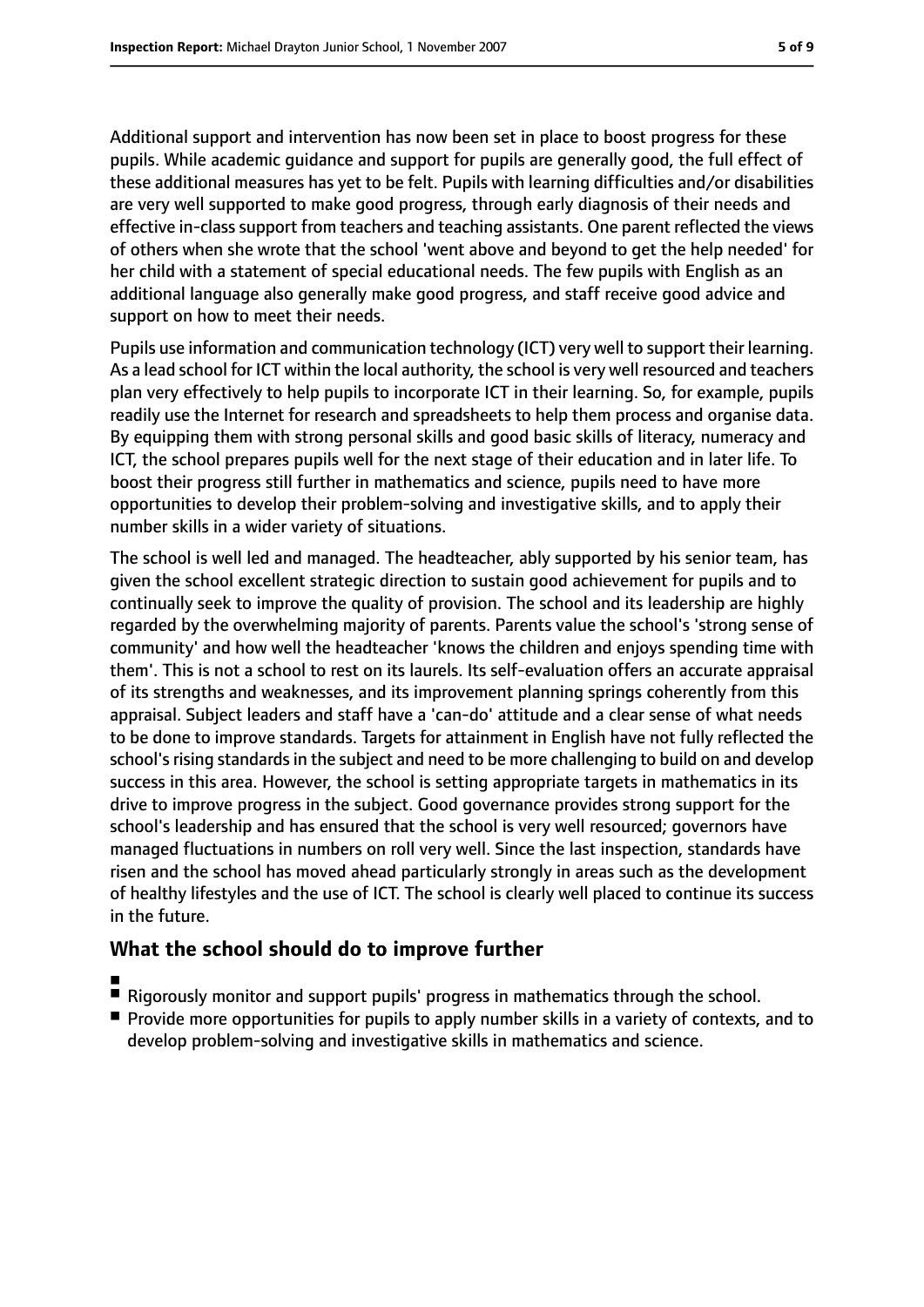**Any complaints about the inspection or the report should be made following the procedures set out in the guidance 'Complaints about school inspection', which is available from Ofsted's website: www.ofsted.gov.uk.**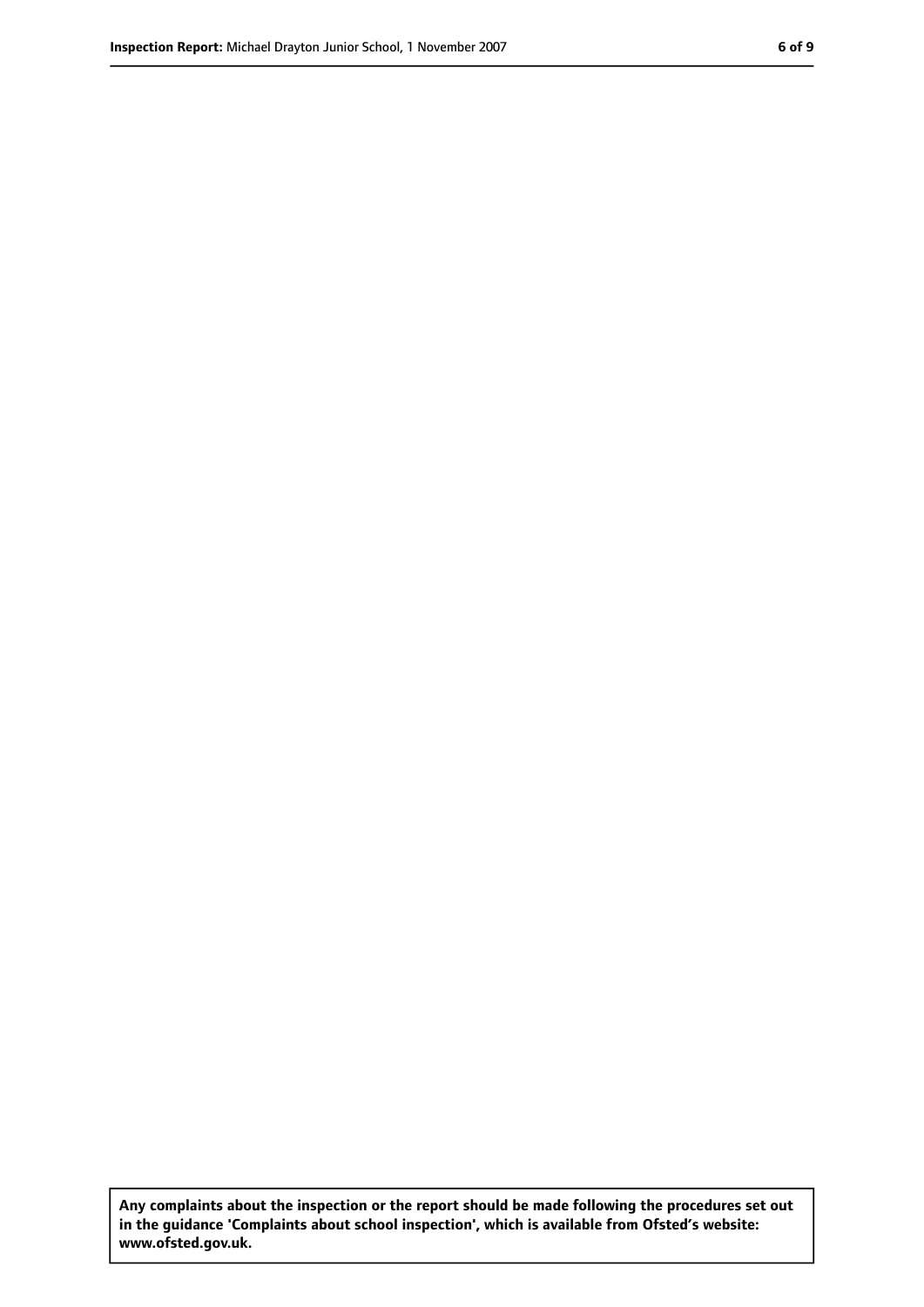# **Inspection judgements**

| $^{\backprime}$ Key to judgements: grade 1 is outstanding, grade 2 good, grade 3 satisfactory, and | School         |
|----------------------------------------------------------------------------------------------------|----------------|
| arade 4 inadequate                                                                                 | <b>Overall</b> |

# **Overall effectiveness**

| How effective, efficient and inclusive is the provision of education, integrated<br>care and any extended services in meeting the needs of learners? |     |
|------------------------------------------------------------------------------------------------------------------------------------------------------|-----|
| Effective steps have been taken to promote improvement since the last<br>inspection                                                                  | Yes |
| How well does the school work in partnership with others to promote learners'<br>well-being?                                                         |     |
| The capacity to make any necessary improvements                                                                                                      |     |

# **Achievement and standards**

| How well do learners achieve?                                                                               |  |
|-------------------------------------------------------------------------------------------------------------|--|
| The standards <sup>1</sup> reached by learners                                                              |  |
| How well learners make progress, taking account of any significant variations between<br>groups of learners |  |
| How well learners with learning difficulties and disabilities make progress                                 |  |

# **Personal development and well-being**

| How good is the overall personal development and well-being of the<br>learners?                                  |  |
|------------------------------------------------------------------------------------------------------------------|--|
| The extent of learners' spiritual, moral, social and cultural development                                        |  |
| The extent to which learners adopt healthy lifestyles                                                            |  |
| The extent to which learners adopt safe practices                                                                |  |
| How well learners enjoy their education                                                                          |  |
| The attendance of learners                                                                                       |  |
| The behaviour of learners                                                                                        |  |
| The extent to which learners make a positive contribution to the community                                       |  |
| How well learners develop workplace and other skills that will contribute to<br>their future economic well-being |  |

### **The quality of provision**

| How effective are teaching and learning in meeting the full range of the<br>learners' needs?          |  |
|-------------------------------------------------------------------------------------------------------|--|
| How well do the curriculum and other activities meet the range of needs<br>and interests of learners? |  |
| How well are learners cared for, guided and supported?                                                |  |

 $^1$  Grade 1 - Exceptionally and consistently high; Grade 2 - Generally above average with none significantly below average; Grade 3 - Broadly average to below average; Grade 4 - Exceptionally low.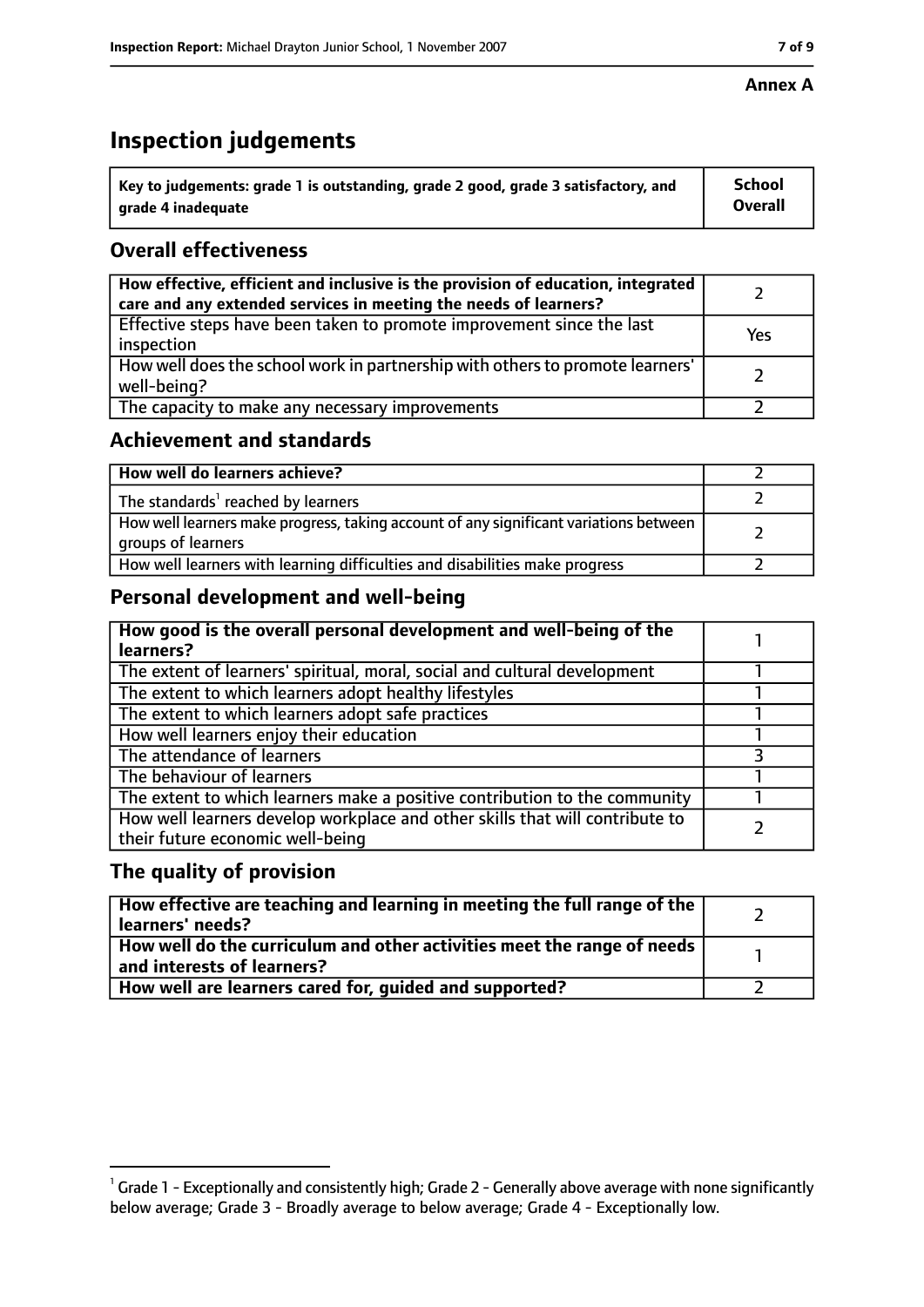# **Leadership and management**

| How effective are leadership and management in raising achievement<br>and supporting all learners?                                              |           |
|-------------------------------------------------------------------------------------------------------------------------------------------------|-----------|
| How effectively leaders and managers at all levels set clear direction leading<br>to improvement and promote high quality of care and education |           |
| How effectively leaders and managers use challenging targets to raise standards                                                                 |           |
| The effectiveness of the school's self-evaluation                                                                                               |           |
| How well equality of opportunity is promoted and discrimination tackled so<br>that all learners achieve as well as they can                     |           |
| How effectively and efficiently resources, including staff, are deployed to<br>achieve value for money                                          |           |
| The extent to which governors and other supervisory boards discharge their<br>responsibilities                                                  |           |
| Do procedures for safequarding learners meet current government<br>requirements?                                                                | Yes       |
| Does this school require special measures?                                                                                                      | <b>No</b> |
| Does this school require a notice to improve?                                                                                                   | No        |